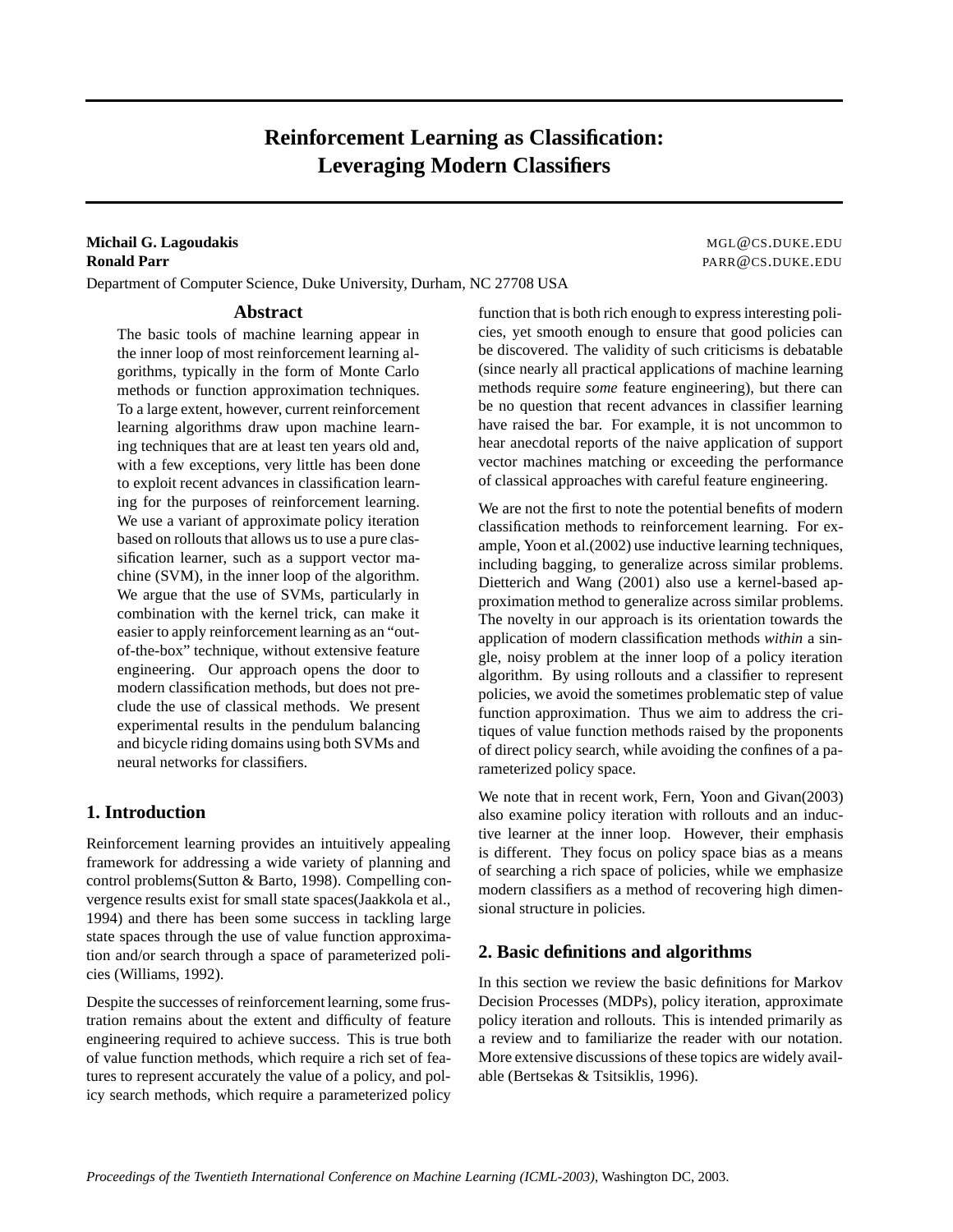#### **2.1. MDPs**

An MDP is defined as a 6-tuple  $(S, A, P, R, \gamma, D)$  where:  $S$  is the state space of the process;  $\mathcal A$  is a finite set of actions; P is a Markovian transition model, where  $P(s, a, s')$ is the probability of making a transition to state  $s'$  when taking action  $a$  in state  $s$ ;  $R$  is a reward (or cost) function, such that  $R(s, a)$  is the expected reward for taking action a in state s;  $\gamma \in [0, 1)$  is the discount factor for future rewards; and,  $D$  is the initial state distribution from which states are drawn when the process is initialized.

In reinforcement learning, it is assumed that the learner can observe the state of the process and the immediate reward at every step, however  $P$  and  $R$  are completely unknown. In this paper, we also make the assumption that our learning algorithm has access to a generative model of the process which is a black box that takes a state  $s$  and an action  $a$ as inputs and outputs a next state  $s'$  drawn from P and a reward  $r$ . Note that this is not the same as having the model  $(P \text{ and } R)$  itself.

A *deterministic policy*  $\pi$  for an MDP is a mapping  $\pi : \mathcal{S} \mapsto$ A from states to actions, where  $\pi(s)$  is the action the agent takes at state s. The value  $V_\pi(s)$  of a state s under a policy  $\pi$  is the expected, total, discounted reward when the process begins in state s and all decisions at all steps are made according to policy  $\pi$ :

$$
V_{\pi}(s) = E\left[\sum_{t=0}^{\infty} \gamma^t R(s_t, \pi(s_t)) | s_0 = s\right]
$$

.

The goal of the decision maker is to find an optimal policy  $\pi^*$  that maximizes the expected, total, discounted reward from the initial state distribution D:

$$
\pi^* = \arg\max_{\pi} \eta(\pi, D) = E_{s \sim D} [V_{\pi}(s)] .
$$

It is known that for every MDP, there exists at least one optimal deterministic policy.

#### **2.2. Policy Iteration**

*Policy iteration* is a method of discovering such a policy by iterating through a sequence  $\pi_1$ ,  $\pi_2$ , ...,  $\pi_k$  of improving policies. The iteration terminates when there is no change in the policy ( $\pi_k = \pi_{k-1}$ ) and  $\pi_k$  is the optimal policy. This is typically achieved by computing  $V_{\pi_i}$ , which can be done iteratively or by solving a system of linear equations and then determining a set of Q-values:

$$
Q_{\pi_i}(s, a) = R(s, a) + \gamma \sum_{s'} P(s, a, s') V_{\pi_i}(s') ,
$$

and the improved policy as

$$
\pi_{i+1}(s) = \arg\max_a Q_{\pi_i}(s, a) .
$$

In practice, policy iteration terminates in a surprisingly small number of steps. However, it relies on the availability of the full model of the MDP, exact evaluation of each policy, and exact representation of each policy.

#### **2.3. Approximate methods**

Approximate methods are frequently used when the state space of the underlying MDP is extremely large and exact (solution or learning) methods fail. A general framework of using approximation within policy iteration is known as *approximate policy iteration* (API). In its most general form, API assumes a policy  $\hat{\pi}_i$  at each step, which may not necessarily be an exact implementation of the improved policy from the previous time step. Typically, the error introduced is bounded by the maximum norm  $(L_{\infty})$  error in what is presumed to be an approximate  $Q_{\pi_{i-1}}$  that was used to generate  $\pi_{i+1}$  (Bertsekas & Tsitsiklis, 1996). API cannot guarantee monotonic improvement and convergence to the optimal policy. However, in practice it often finds very good policies in a few iterations, since it normally makes big steps in the space of possible policies. This is in contrast to policy gradient methods which, despite acceleration methods, are often forced to take very small steps.

LSPI (Lagoudakis & Parr, 2001) is an example of an API algorithm. It uses temporal differences of sample transitions between state-action pairs to approximate each  $Q_{\pi}$ . It is also possible to use a technique closer to pure Monte Carlo evaluation called *rollouts*. Rollouts estimate  $Q_{\pi}(s, a)$  by executing action a in state s and following policy  $\pi$  thereafter, while recording the total discounted reward obtained during the run. This processes is repeated several times and it requires a simulator with resets to arbitrary states (or a generative model) since a large number of trajectories is required to obtain an accurate estimate of  $Q_{\pi}(s, a)$ . Rollouts were first used by Tesauro and Galperin (1997) to improve online performance of a backgammon player. (A supercomputer did rollouts before selecting each move.) However, they can also be used to specify a set of target values for a function approximator used within API to estimate  $Q_{\pi}$ . The rollout algorithm is summarized in Figure 1.

### **3. API without Value Functions**

The dependence of typical API algorithms on value functions places continuous function approximation methods at the inner loop of most approximate policy iteration algorithms. These methods typically minimize  $L_2$  error, which is a poor match with the  $L_{\infty}$  bounds for API. This problem is *not* just theoretical. Efforts to improve performance such as adding new features to a neural network or new basis functions to LSPI don't always have the expected effect. Increasing expressive power can sometimes lead to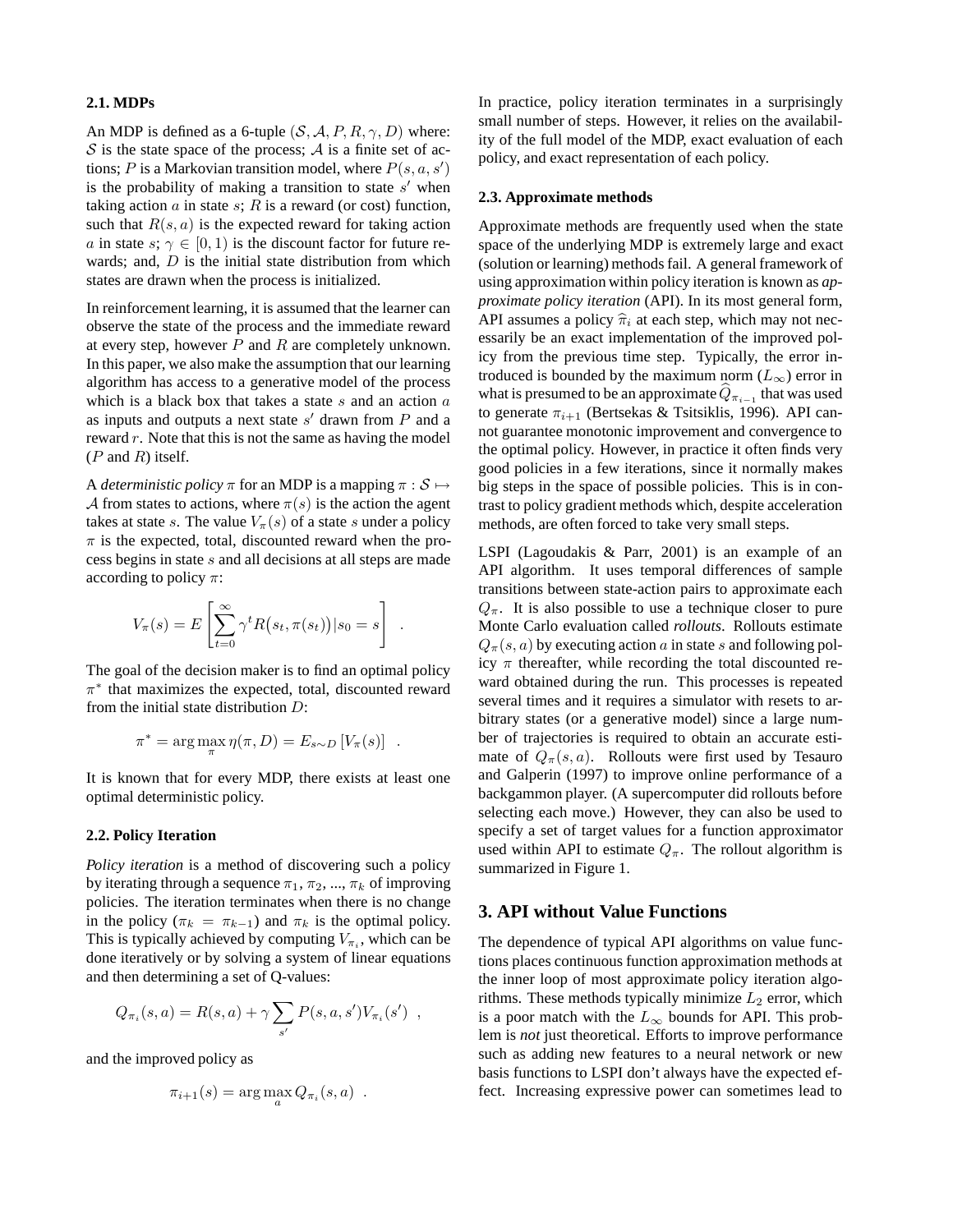

Figure 1. Estimation of state-action values using rollouts.

surprisingly worse performance, which can make feature engineering a somewhat tedious and counterintuitive task.

If a model is available and the structure of the value function approximation is compatible with the model, value function approximation minimizing  $L_{\infty}$  error is possible (Guestrin et al., 2001). There are arguments that such approximations are better suited to MDPs, suggesting the use of something like support vector regression, which tries to limit the worst case approximation error. Unfortunately, the approach does not generalize easily to reinforcement learning in the presence of noise. To see this, consider that in minimizing  $L_2$  error, we serve two objectives: averaging within states and smoothing across states. Thus, the mean state value (based upon trajectories or temporal differences) is also the one that minimizes  $L_2$  error at that state. In contrast, minimizing  $L_{\infty}$  error is ill suited to raw data of the type encountered in reinforcement learning since the mean state value can differ sharply from the  $L_{\infty}$  error minimizing estimate. (Suppose we draw 100 next states from state <sup>s</sup>, of which 99 have value 1.0 and 1 has value 0.0. The mean value for  $V(s)$  is 0.99, which is also the value that minimizes the  $L_2$  error in the temporal differences. However,  $V(s)=0.5$  minimizes the  $L_{\infty}$  error.)

An important observation, also noted by Fern, Yoon and Givan (2003), is that rollouts can be used within API to avoid the problematic value function approximation step entirely. We choose some representative set of states  $S_{\rho}$ and assume that we can perform enough rollouts to determine which action maximizes  $Q_{\pi}(s, a)$  for the current policy. Rather than fitting a function approximator to the values obtained by the rollouts, we instead train a classification learner where the maximizing action is the label



Figure 2. Approximate Policy Iteration with Rollouts.

for the state. This approximate policy iteration algorithm is described in Figure 2.

We use the notation  $(s, a)^+$  to indicate a positive training example, and  $(s, a)$ <sup>-</sup> to indicate a negative example. **Learn** is a supervised learning algorithm that trains a classifier given a set of labeled training data. The structure of the policy iteration algorithm naturally suggests a *batch* implementation since the policy is updated in distinct phases. The termination condition is left somewhat open ended. It can be when the performance of the current policy does not exceed that of the previous one, when two subsequent policies are similar (the notion of similarity will depend upon the learner used), or when a cycle of policies is detected (also learner dependent). If we assume a fortuitous choice of  $S_\rho$  and a sufficiently powerful learner that can correctly generalize from  $S_\rho$  to the entire state space, the i<sup>th</sup> iteration of this algorithm will learn the improved policy of  $\pi_i$ , effectively implementing a full policy iteration algorithm, and terminating with the optimal policy. For large-scale problems, choosing  $S<sub>o</sub>$  and dealing with imperfect classifiers will pose some challenges.

### **4. Choosing** S<sup>ρ</sup>

For the choice of  $S_\rho$ , we have a number of alternatives. The simplest is to try to dense, uniform covering of the state space. For low-dimensional state spaces, this will be practical, but it scales poorly. A similar option would be to randomly select  $S_\rho$  from some uniform distribution over the state space. This is again problematic due to poor cov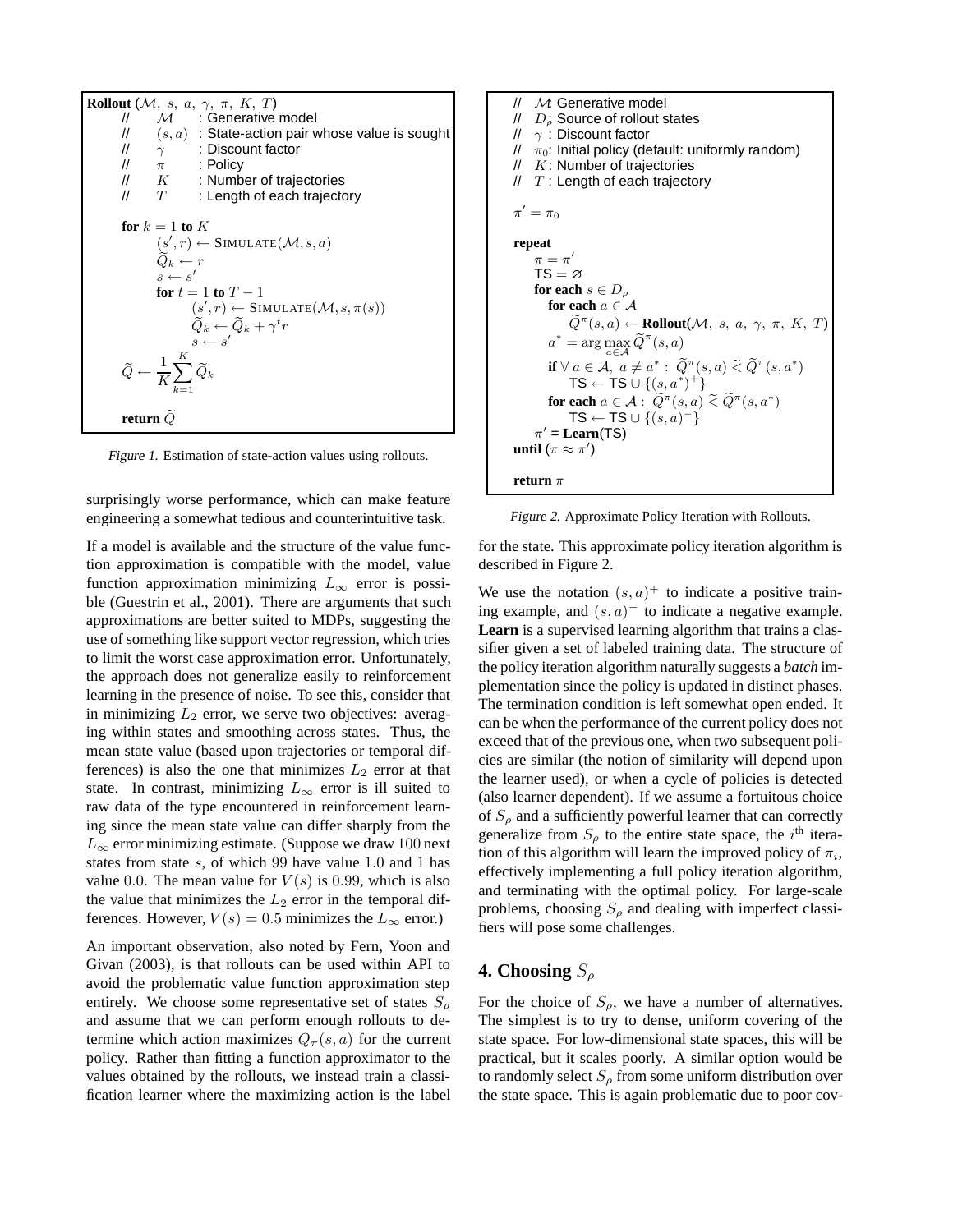erage for high-dimensional spaces.

A natural choice of  $S_\rho$  would be the distribution of states induced by the current policy,  $\pi_i$ . While intuitively appealing, this distribution may differ dramatically from the distribution of the subsequent policy,  $\pi_{i+1}$ , for which we must train our classifier. (To see this, consider a  $\pi_i$  that directs the system towards one "side" of the state space and a  $\pi_{i+1}$ that directs the system towards another side. If we train our classifier on states drawn from  $\pi_i$ , when we try to use our classifier to execute  $\pi_{i+1}$ , it may be asked to classify states that are disjoint from the ones it has been trained on.) This mismatch between training and testing can be dealt with by using a step size  $\alpha$ ,  $0 < \alpha \leq 1$ , to keep the policy for the next iteration sufficiently close to the current policy so that performance does not degrade:

$$
\tilde{\pi}_{i+1} = \alpha \arg \max_{a} \widehat{Q}_{\pi_i}(s, a) + (1 - \alpha)\widehat{\pi}_i ,
$$

Note that  $\hat{\pi}_{i+1}$  is now a stochastic policy that chooses from the improved policy with probability  $\alpha$  and from the old policy with probability  $(1 - \alpha)$ . A positive  $\alpha$  that improves performance is guaranteed to exist (Jaakkola et al., 1995). Recently, Kakade and Langford (2002) demonstrated a method for picking  $\alpha$  near optimally, although the largest "safe" value  $\alpha$  may be quite small.

Fortunately, our assumption of a generative model gives us the luxury of drawing states from the policy we wish to learn before we have completely discovered or learned it. While this may sound paradoxical at first, it is actually quite simple thanks to an observation by Fern (personal communication). If we begin in some state  $s_0$ , we can use rollouts to determine  $\pi_{i+1}$  for  $s_0$ . We can then sample  $s_1$ , by executing action  $\pi_{i+1}(s_0)$  in  $s_0$ . We continue by using rollouts to determine  $\pi_{i+1}(s_1)$  and executing this action to obtain  $s_2$ . We continue in this fashion until we have sampled states and actions along an entire trajectory of  $\pi_{i+1}$ starting from  $s_0$ . Trajectories produced during rollouts are discarded, the only training kept are from  $\pi_{i+1}$ .

Fern's observation mostly solves the  $S_\rho$  problem, but it leaves open the question of how the initial state  $s_0$  is selected. The initial distribution  $D$  may seem like a natural distribution from which to draw  $s_0$ . In practice, however, this can cause API to get stuck in local optima: Suppose  $\pi_i$  visits only a small region of the state space. To improve upon  $\pi_i$ , rollouts must discover better alternatives at the fringe of the states reachable by  $\pi_i$ . However, our classifier for  $\pi_i$  was never trained on states that aren't reachable by  $\pi_i$ , making it unlikely that rollouts from the frontier of  $\pi_i$  will produce a better alternative to staying within the region normally circumscribed by  $\pi_i$ . The choice of a "restart distribution" which differs from the problems natural starting distribution is also explored by Kakade and Langford(2002), who show that a poor choice of a restart

distribution can lead to arbitrarily bad performance (policy loss that grows with the size of the state space). Of course, the ideal restart distribution would be that of the optimal policy, but this begs the question.

A related practical problem is what to do in states where rollouts cannot provide sufficient information to select  $\pi_{i+1}$ . We discuss this issue in Section 6.

#### **5. Imperfect Learners**

Suppose that our learner fails to learn  $\pi_i(s)$  perfectly when presented with  $\tilde{\pi}_i(s)$  for all s in  $S_\rho$ . To quantify the extent of this failure, we must first define the test distribution. Following Kakade and Langford (2002), we express the natural test distribution for this problem as the set of states encountered when starting from states drawn from the initial distribution D, and following  $\hat{\pi}_i$ . The probability of reaching future states is discounted by  $\gamma$  and the infinite sum is normalized by  $(1 - \gamma)$ , resulting in:

$$
d_{\pi_i, D}(s) = (1 - \gamma) \sum_{t=0}^{\infty} \gamma^t (P_{\pi_i}^{t+1} D)_s
$$

where the s subscript indicates that we are selecting component s of the matrix-vector product.

If we have an *a priori* guarantee that our learner will choose the wrong action with probability at most  $\delta$  on states drawn from this distribution, then we can bound the expected shortfall from following  $\pi_i$  instead of  $\hat{\pi}_i$  as follows:

$$
V_{\widehat{\pi}_i}(s) - V_{\pi_i}(s) \le \frac{\delta R_{\max}}{(1 - \gamma)^2},
$$

where  $R_{\text{max}}$  is the maximum reward value. This pessimistic bound arises from the assumption that all mistakes are made in the initial states, which occur with probability  $(1-\gamma)$ , incurring penalty  $R_{\text{max}}/(1-\gamma)$ . Since we cannot guarantee that such learners exist, this is not meant to be a serious bound, but reassurance that in principle good learners can produce good policies. In practice, the actual loss is best measured empirically by Monte Carlo evaluation, or estimated by the error rate on the training set. From a practical standpoint, high observed errors (or low performance) will suggest a change in representation, or a change in the learning mechanism, such as a change of kernel.

### **6. A Practical Algorithm**

The main contribution of our paper is a particular embodiment of the approximate policy iteration algorithm described in Section 3. Training examples can be formed for any given state  $s \in S$  assuming some underlying policy  $\hat{\pi}$ . The estimated values  $\hat{Q}^{\hat{\pi}}(s, a)$  are computed by rollouts for all possible actions in state  $s$ . If the values  $\tilde{Q}^{\hat{\pi}}(s, a)$ for all possible actions in state s. If the values  $\hat{Q}^{\hat{\pi}}(s, a)$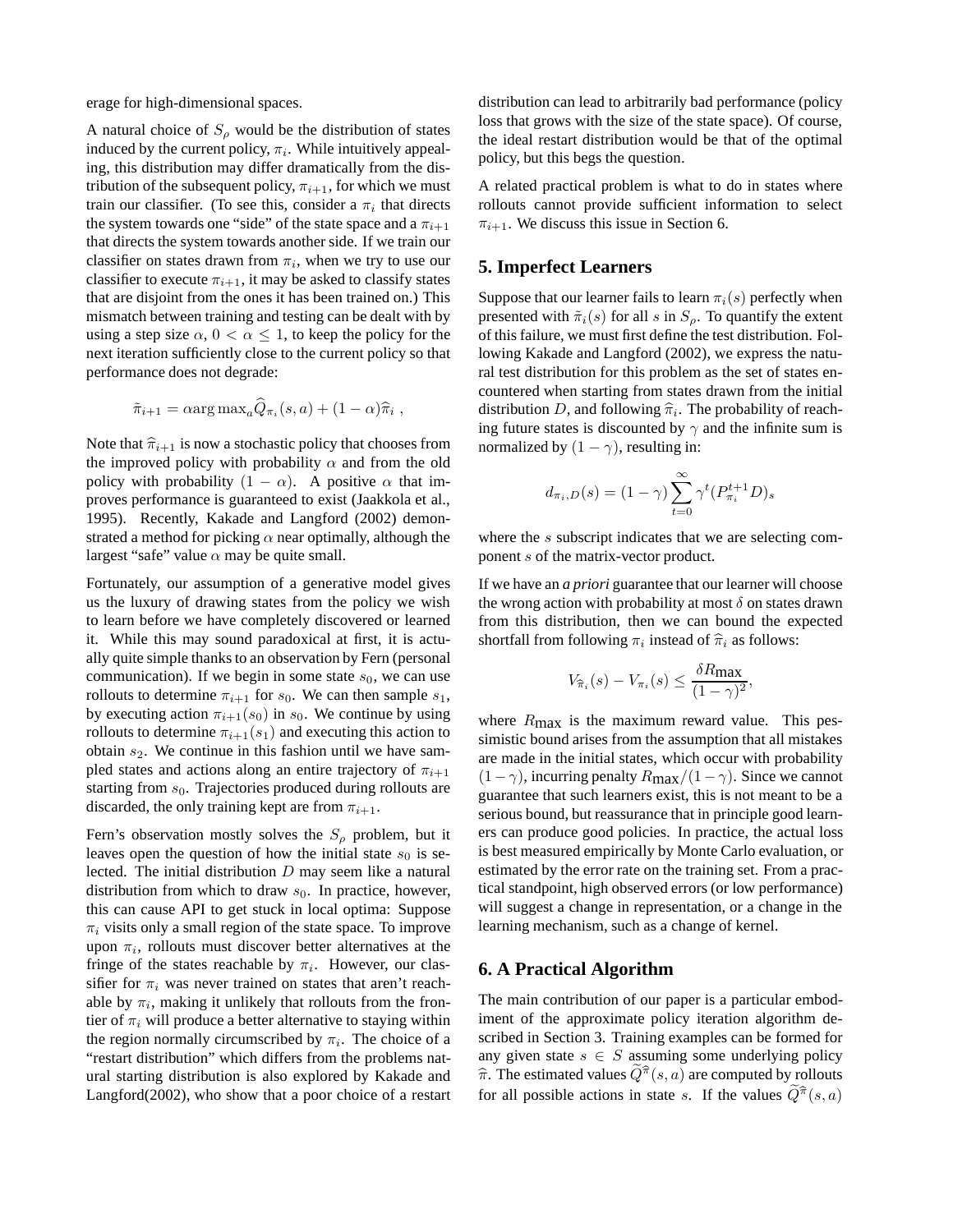were exact, then the maximizing action  $a^*$  would yield one positive example  $(s, a^*)^+$  and the rest of the actions would yield a number of negative examples  $(s, a)$ <sup>-</sup> for all  $a \neq a^*$ . Unfortunately, the estimates  $\tilde{Q}^{\hat{\pi}}(s, a)$  are noisy and could vield incorrect examples if treated as exact. Thus, we used yield incorrect examples if treated as exact. Thus, we used a simple two-sample t-test to compare rollout values. To generate examples in any state s using the rollout values  $Q^{\pi}(s, a)$ , we did the following:

1. Use a fixed budget of k samples to determine  $\widetilde{Q}^{\pi}$  in state s and  $a^*$ :

$$
a^* = \arg\max_{a \in \mathcal{A}} \widetilde{Q}^{\pi}(s, a) .
$$

2. Generate a positive example  $(s, a^*)^+$  if the value of action  $a^*$  is statistically significantly bigger than the value of every other action  $a \in \mathcal{A}$ :

$$
\forall a \in \mathcal{A}, a \neq a^* : \widetilde{Q}^\pi(s, a) \widetilde{\leq} \widetilde{Q}^\pi(s, a^*) .
$$

3. Generate a negative example  $(s, a)$ <sup>-</sup> for each action a whose value is statistically significantly smaller than the value of action  $a^*$ :

$$
\forall a \in \mathcal{A} : \widetilde{Q}^{\pi}(s, a) \widetilde{\leq} \widetilde{Q}^{\pi}(s, a^*) .
$$

A positive example is generated only if there is a clearly best action in which case all other actions generate negative examples. If there is no best action, negative examples can still be generated for the actions that are clearly inferior. Notice that in this case the remaining actions appear to be equally good and, by not generating a positive example, the classifier is essentially given the freedom to choose any of them. The only case where no training examples are generated is when *all* actions appear to be equally good. We expect this approach would benefit from more sophisticated approaches to managing the number of samples used (Kaelbling, 1993; Kearns et al., 1999).

One peculiarity of rollout based policy iteration is that if the current policy is very good, i.e. able to recover from small mistakes, there will be no statistically significant differences between many of the actions. This can make it difficult to acquire sufficient training data for the next policy. We mitigate this problem by treating the demonstrably bad actions as negative training examples even if we cannot determine a single, clearly superior action. Note that randomly selecting an action among the equivalent ones and marking it as positive will create a lot of noise for our learner since subsequent visits to the same state may pollute the training set with multiple "optimal" actions for the same state. A simple lexicographic ordering can also have unexpected side effects at execution time by introducing strong preferences for particular actions and heavily biasing the training data with examples of just one class.

The most significant contribution of effort is that it opens reinforcement learning to the full array of modern classification methods through the **learn** function. SVMs are a particularly appealing choice to the reinforcement learning practitioner vexed by the feature selection problem. We offer a brief sketch of how SVMs work to justify this appeal: With the kernel trick, SVMs are able to implicitly and automatically consider classifiers with very complex feature spaces. Nevertheless, the optimization performed by SVMs can be interpreted as a search through a space of classifiers to find one that is both a good fit and has low VC dimension. In the most optimistic interpretation, this dodges the feature selection problem while simultaneously demonstrating resistance to overfitting. In practice there are, of course, complications but if SVMs come close to this dramatic and optimistic description, we should be able to feed the raw state variables used by our simulators into our SVM classifier with little regard for the feature engineering required to obtain success in these problems using value function methods.

While SVMs are a particularly appealing choice for **learn**, they are not the only option and may not be the most desirable option in many cases. The theoretical motivations for using SVMs are not as crisp for multiclass problems. For problems with many actions, other classification methods may be more natural: neural nets, Bayes nets, decision trees, etc. For these reasons, and for the sake of comparison, we also implemented **learn** using a neural network. We designed the neural network with a number of outputs equals to the number of actions and trained the network to activate output  $i$  (and not others) output on positive examples  $(s, a_i)^+$ . Our neural network classifier did not take advantage of negative examples.

### **7. Experimental Results**

We implemented the SVM version of our API algorithm using SVMTorch (Collobert & Bengio, 2001), a publicly available implementation of support vector machines. The SVMTorch package provides a simple multiclass capability (one versus all), but is not necessarily representative of the best that can be done on multiclass problems using SVM technology. We also implemented a version of our algorithm using a simple feedforward, multi-layer neural network as the multiclass classifier. In this section, we present experimental results on the *inverted pendulum* problem and the *bicycle balancing and riding* problem. Our goal in these preliminary experiments is not necessarily to demonstrate the superiority of our rollout approach in terms of CPU cycles or sample complexity, but rather its viability as an alternate approach to the reinforcement learning control problem.

In our experiments we ran approximate policy iteration un-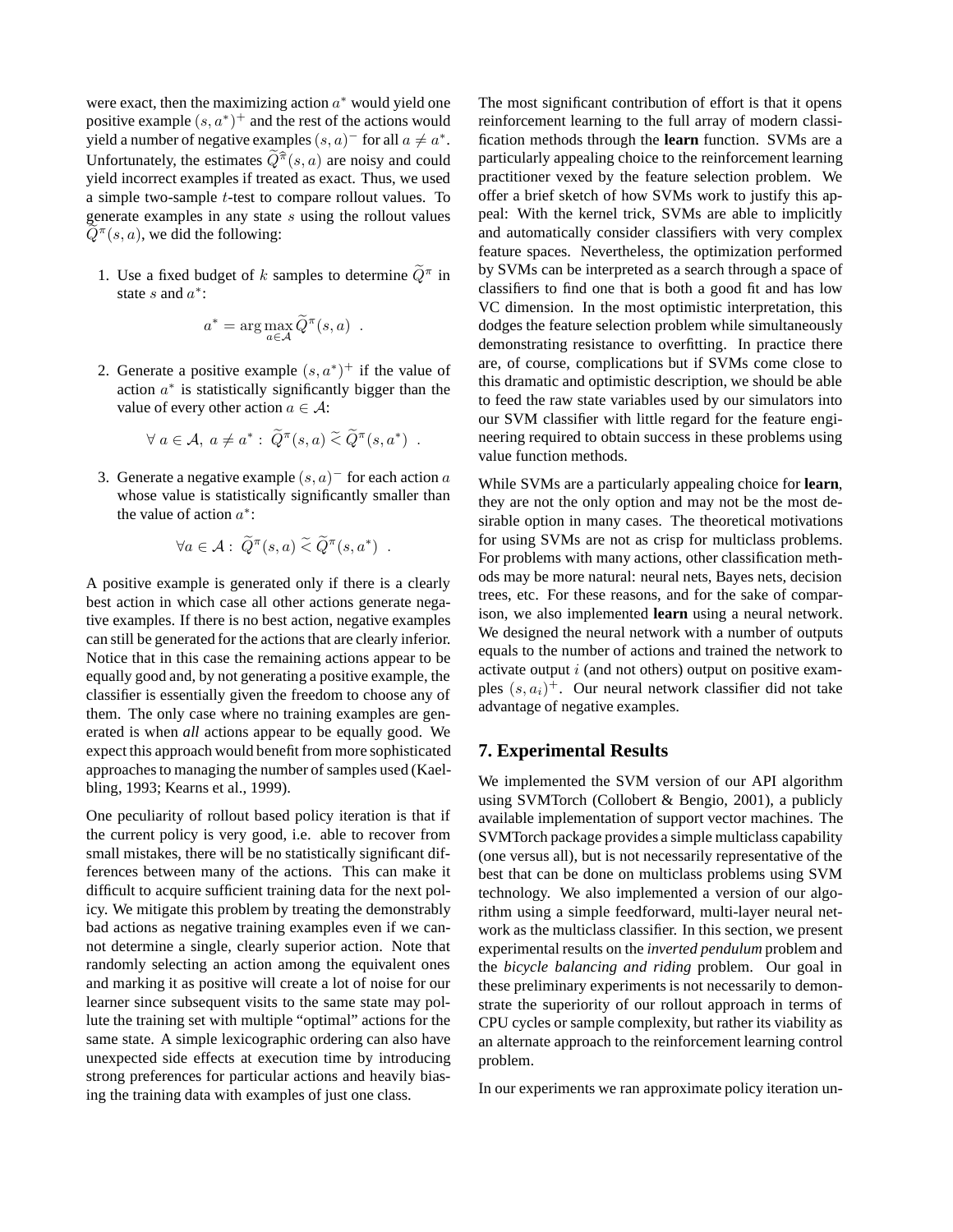

Figure 3. Training data  $(+)$ : positive,  $x$ : negative) and support vectors (o) for the LF action.

til the observed performance of the policy, as measured with experiments with the simulator, decreased. Since approximate policy iteration does not ensure monotonically improving policies, it is possible that continuing to run policy iteration beyond an initial setback could still result in better policies, but we did not explore this possibility.

#### **7.1. Inverted pendulum**

In the inverted pendulum domain, the task is to balance a pendulum of unknown length and mass at the upright position by applying forces to the cart to which it is attached. Three actions are allowed: left force LF (−50 Newtons), right force RF  $(+50$  Newtons), or no force (NF) at all  $(0)$ Newtons). All three actions are noisy; uniform noise in [−10, 10] is added to the chosen action. The state space of the problem is continuous and consists of the vertical angle  $\theta$  and the angular velocity  $\theta$  of the pendulum. The transitions are governed by the nonlinear dynamics of the system (Wang & Griffin, 1996). and depend on the current state and the current (noisy) control  $u$ :

$$
\ddot{\theta} = \frac{g \sin(\theta) - \alpha m l(\dot{\theta})^2 \sin(2\theta)/2 - \alpha \cos(\theta) u}{4l/3 - \alpha m l \cos^2(\theta)} ,
$$

where g is the gravity constant  $(g = 9.8m/s^2)$ , m is the mass of the pendulum ( $m = 2.0$  kg), M is the mass of the cart ( $M = 8.0$  kg), l is the length of the pendulum ( $l = 0.5$ ) m), and  $\alpha = 1/(m+M)$ . A reward of 1 is given as long as the angle of the pendulum does not exceed  $\pi/2$  in absolute value (the pendulum is above the horizontal line). An angle greater than  $\pi/2$  signals the end of the episode and a reward (penalty) of 0. The discount factor of the process is set to 0.95.

Using about 200 rollout states, the algorithm consistently learns excellent balancing policies in one or two iterations with both neural nets and SVMs, starting with an initial policy that selects actions randomly with uniform probability. Such "excellent" policies balance the pendulum for more then 3 simulated minutes (in practice, we found that such policies could balance essentially indefinitely). The choice of the sampling distribution did not affect the results significantly. For illustration, we used uniform sampling for rollout states. Figure 3 shows the training data obtained for the LF action. A positive example indicates a state where LF was found to be the best action and a negative example is a state where LF was found to be a bad choice. It is easy to see that positive and negative examples are easily separated. The same figure also shows the resulting support vectors for the LF classifier using a polynomial kernel of degree 2.

Figure 4 shows the entire learned policies (blue/dark-gray for LF, red/medium-gray for RF, and green/light-gray for NF) for all three classifiers: SVM with a polynomial kernel, SVM with a Gaussian kernel, and a neural network classifier with 5 hidden units. Interestingly, in the case of the polynomial kernel, the policy does not use the NF action at all, whereas the other policies do. This is due to the limited abilities of the polynomial degree-2 kernel. All policies are excellent in the sense that they can all balance the pendulum for a long time, perhaps indefinitely. In all cases, the input to the SVM or the neural network was just the 2-dimensional state description. For SVMs, the number of support vectors was normally smaller than the number of rollout states. The constant  $C$ , the trade-off between training error and margin, was set to 1.

We note that pendulum balancing is a relatively simple problem. The classes are nearly linearly separable, so good classification performance here should not be surprising to those familiar with modern classification methods. Noteworthy features from the reinforcement learning perspective are the small number of iterations of policy iteration required and the non-parametric representation of the policy. Figure 3 shows the ability of the SVM to adapt the representation to match the training data since only the support vectors are used to represent the policy.

#### **7.2. Bicycle riding**

In the bicycle balancing and riding problem (Randløv  $\&$ Alstrøm, 1998) the goal is to learn to balance and ride a bicycle to a target position located 1 km away from the starting location. Initially, the bicycle's orientation is at an angle of 90° to the goal. The state description is a sixdimensional real-valued vector  $(\theta, \theta, \omega, \dot{\omega}, \ddot{\omega}, \psi)$ , where  $\theta$ <br>is the angle of the handlebar  $\omega$  is the vertical angle of is the angle of the handlebar,  $\omega$  is the vertical angle of the bicycle, and  $\psi$  is the angle of the bicycle to the goal.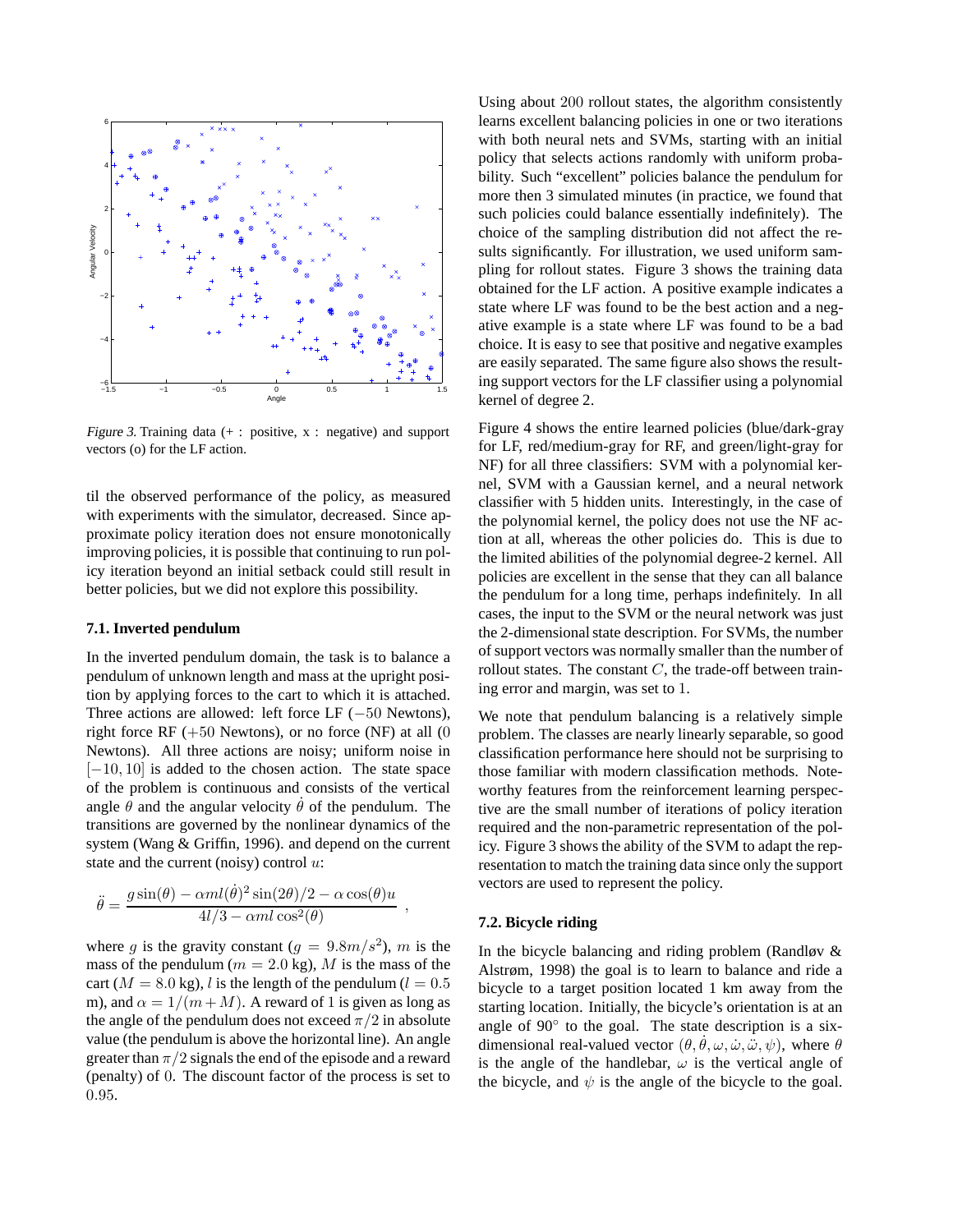

Figure 4. Pendulum: policies learned with the polynomial kernel SVM, the Gaussian kernel SVM, and the neural network classifier.

The actions are the torque  $\tau$  applied to the handlebar (discretized to  $\{-2, 0, +2\}$  and the displacement of the rider v (discretized to  $\{-0.02, 0, +0.02\}$ ). In our experiments, actions are restricted so that either  $\tau = 0$  or  $v = 0$  giving a total of 5 actions. The noise in the system is a uniformly distributed term in  $[-0.02, +0.02]$  added to the displacement component of the action. The dynamics of the bicycle are based on the model of Randlov and Alstrom (1998) and the time step of the simulation is set to 0.02 seconds. As is typical with this problem, we used a shaping reward (Ng et al., 1999).

Our experiments with the bicycle did show some sensitivity to the parameters of the problem as well as the parameters of our learner. This made it difficult for us to find parameters that consistently produced good performance. Some of this may simply be reflective of our inexperience in tuning the parameters of SVMs. It is also possible that we did not consider enough samples.

For our SVM experiments, we used a shaping reward of  $r_t$ given at each time step, where  $r_t = (d_{t-1} - \gamma d_t)$  as long as  $|\omega| < \pi/15$ , and  $r = 0$  otherwise.  $d_t$  is the distance of the back wheel of the bicycle to the goal position at time  $t$ . The discount factor was set to 0.95.

In our preliminary experiments with this domain, we were able to solve the problem with uniform sampling and polynomial kernels of low degree. However it required a large number of rollout states (about 5, 000). With sampling from the distribution of the next policy, we were able to solve the problem with fewer rollout states and both RBF and polynomial kernels. However we did not find kernels that consistently produced good policies with reasonable sample sizes. (The balancing problem is solved easily using any of the classification methods, but riding to the goal proved more difficult.)

Figure 5 shows a sample trajectory from the final policy of one of our better policy iteration runs using SVMs. The bicycle moves in the 2-dimensional plane from the initial position  $(0, 0)$  (left side) to the goal position  $(1000, 0)$  (right



Figure 5. Bicycle: Trajectory of an SVM policy.

side). This policy was produced with a polynomial kernel of degree 3 and 4000 rollout states. In the final policy, the bicycle rides to the goal, then turns around toward the goal in a very tight radius. This policy was obtained in just two API iterations, starting with a uniformly random action selection policy. Similarly to the pendulum, the input to the SVM was the raw 6-dimensional state description and  $C = 1$ .

For our neural network experiments, we used a shaping reward of  $r_t$  given at each time step, where  $r_t = 1 + (d_{t-1} \gamma d_t$ ) as long as  $|\omega| < \pi/15$ , and  $r = 0$  otherwise.  $d_t$  is the distance of the back wheel of the bicycle to the goal position at time t. The discount factor was set to 0.99. Since our neural network learner only uses positive examples and not all states successfully produce positive training instances, we used 8000 rollout states.

Figure 5 shows sample trajectories of one of our better neural network policy iteration runs using 30 hidden units. After the first iteration, the learned policy can only balance the bicycle for a few steps and it crashes. The policy at the second iteration reaches the goal, but fails to return to it. Finally, the policy at the third iteration, reaches the goal faster and stays there. The best neural network policy is not